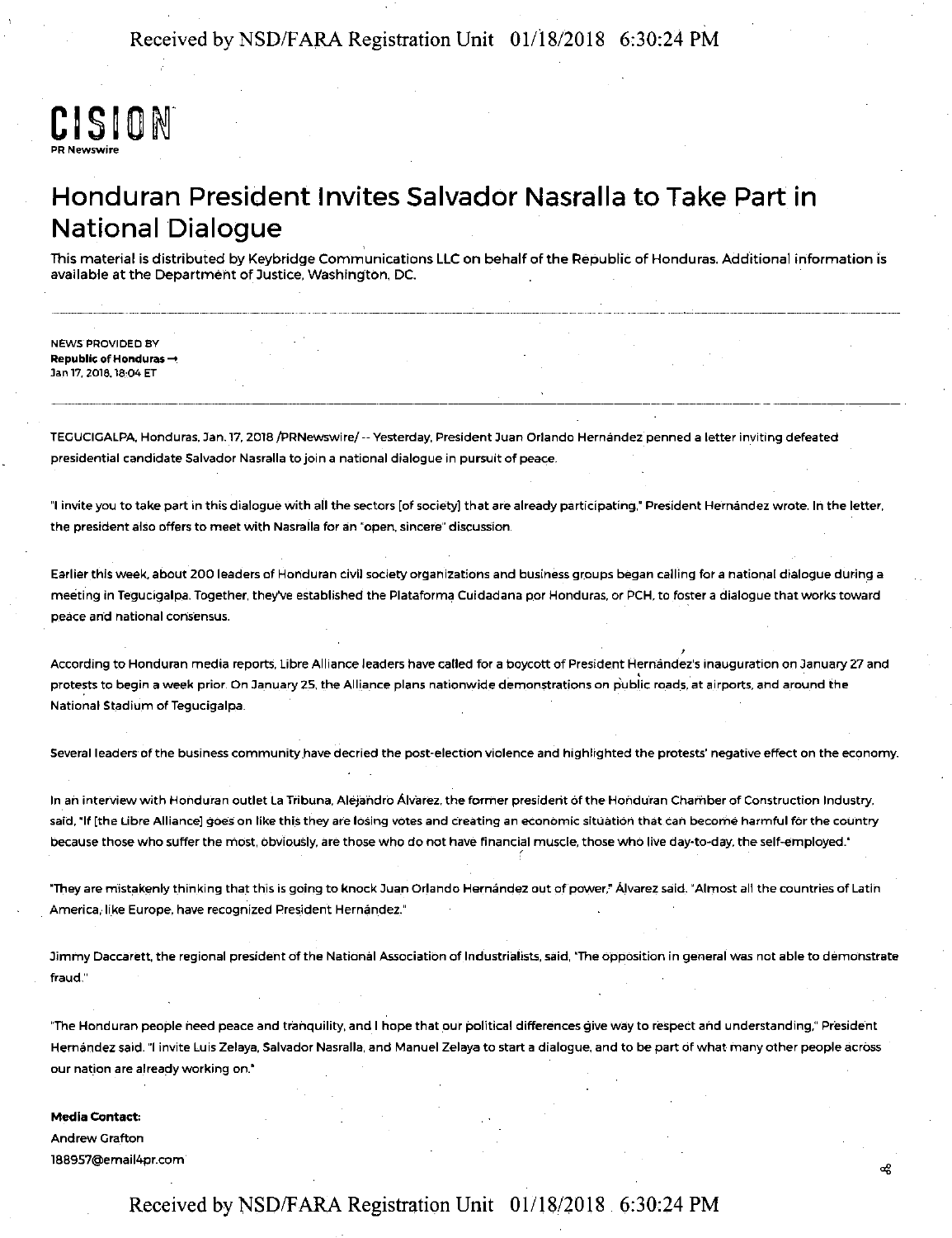# Received by NSD/FARA Registration Unit 01/18/2018 6:30:24 PM<br>(202)-471-4228 ext. 119

**www.keybridgecommun\_ications.com** 

**SOURCE Republic of Honduras**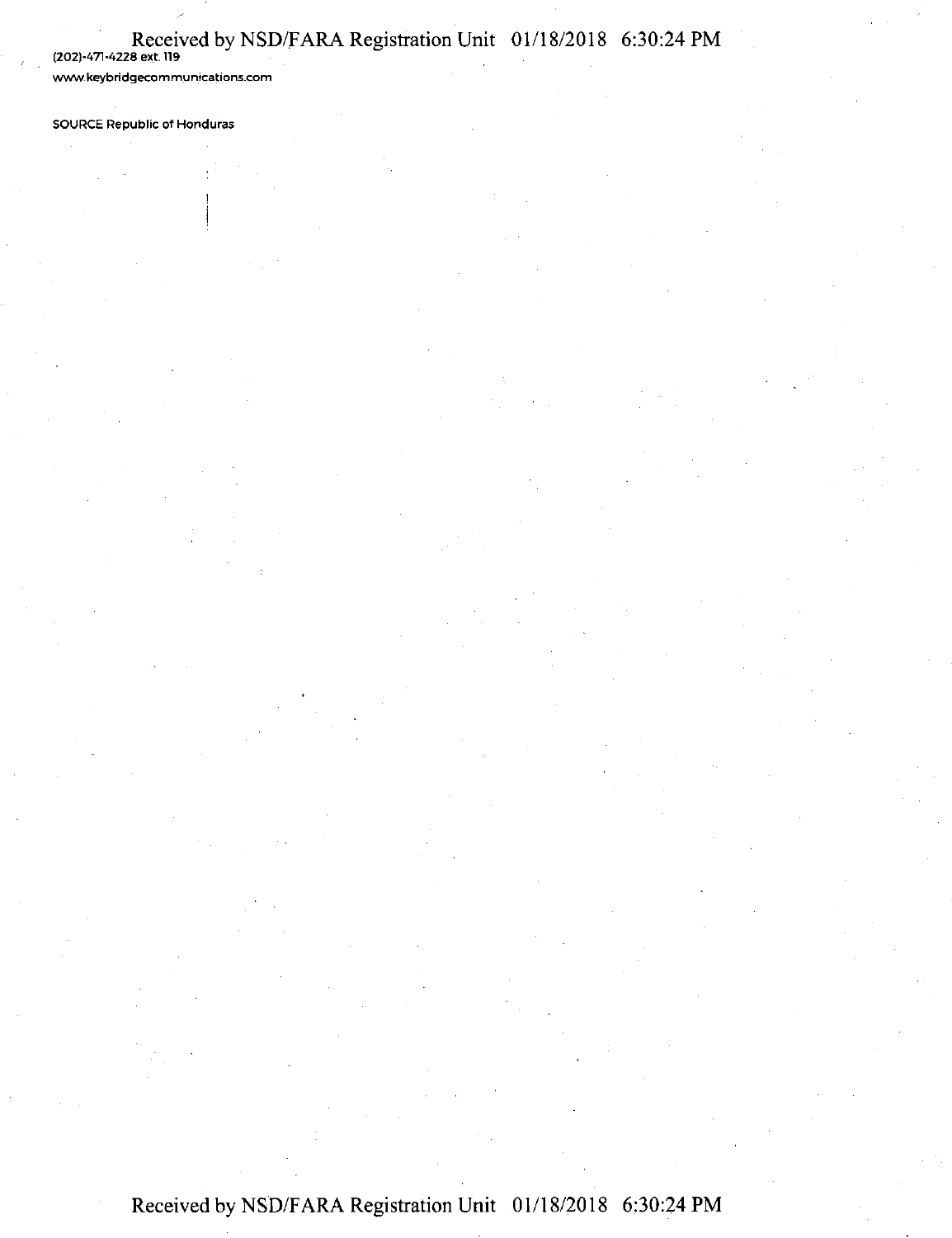

## Honduran Ministry of Development Receives Certification for **Reliability of Service**

This material is distributed by Keybridge Communications LLC on behalf of the Republic of Honduras. Additional information is available at the Department of Justice, Washington, DC

**NEWS PROVIDED BY Republic of Honduras →** 17:52 ET

TEGUCIGALPA, Honduras, Jan. 18, 2018 /PRNewswire/ -- Yesterday, Honduran President Juan Orlando Hernández thanked international auditors from the firms Quara and LSQA for delivering an ISO 9001: 2015 certification to the Honduran Ministry of Development and Social Inclusion.

ISO 9001: 2015 certifies an organization as a 'quality management system" and indicates that an organization reliably delivers on its promises to consumers

DESPACHO DE COMUNICACIONES Y ESTRATEGIA PRESIDENCIAL **GOBIERNO DE LA** REPÚBLICA DE HONDURAS **Republic of Honduras** 

ఱ